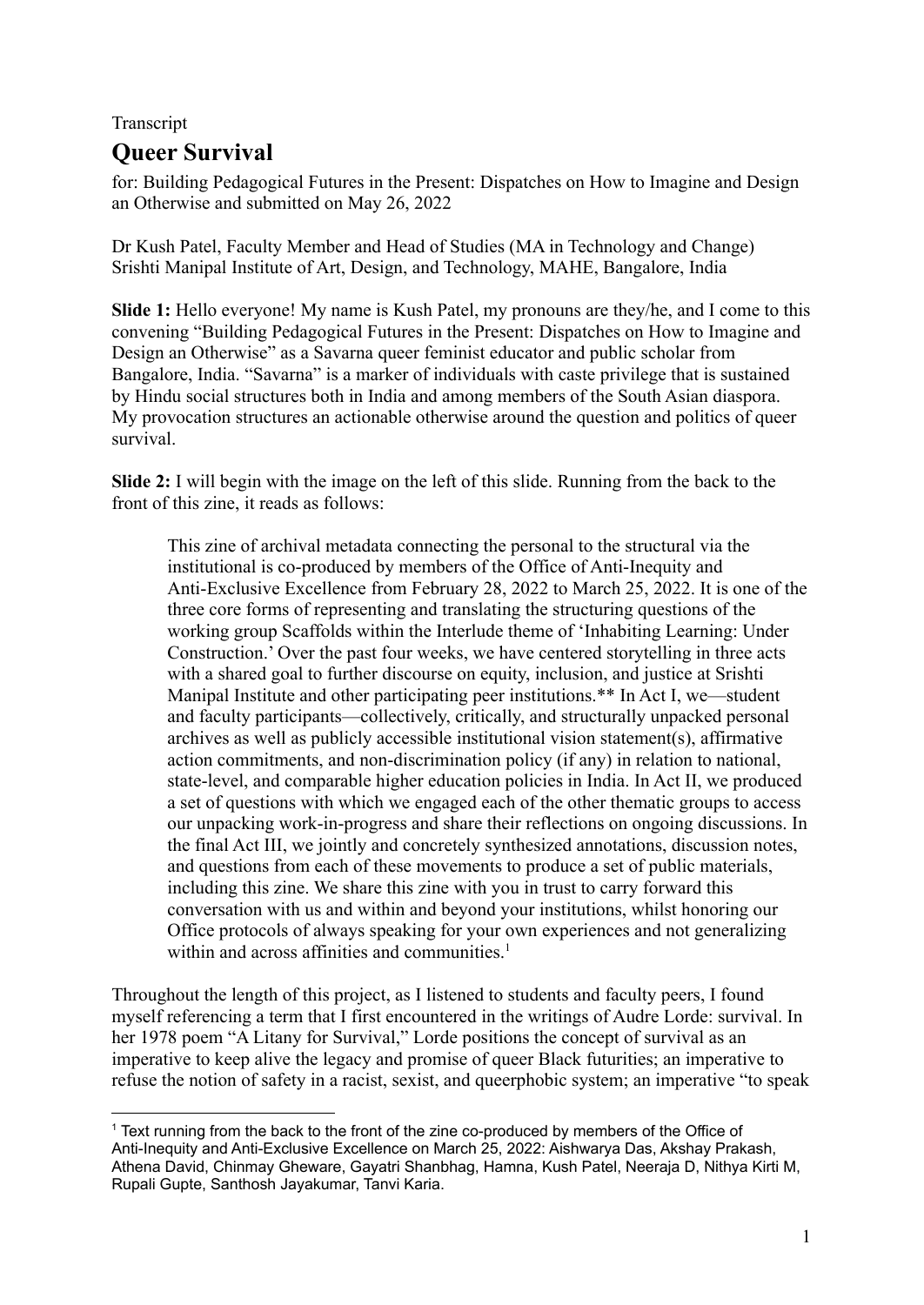/ remembering we were never meant to survive;"<sup>2</sup> and an imperative to build something else, an otherwise for co-liberation.

For those of us who were imprinted with fear like a faint line in the center of our foreheads learning to be afraid with our mother's milk for by this weapon this illusion of some safety to be found the heavy-footed hoped to silence us For all of us this instant and this triumph We were never meant to survive.<sup>3</sup>

The Office of Anti-Inequity and Anti-Exclusive Excellence was one such attempt to name the politics of survival, and specifically queer survival, in and for the future academy. The Office was our response to the Interlude theme of Scaffolds and its orienting questions as follows:

As both *in-situ* forms and pedagogical supports, scaffolds draw attention to the making, maintaining, and repairing of structures that render the experience of learning possible or even deliberately impossible for people. How might we conceive of new institution-ing scaffolds and its labor to achieve the desired goals of a cooperative, just, and liberatory design education not just temporarily but also ongoingly and digitally? $4$ 

For me, the work of the Office began with the question of the archive, the personal archive, and how digital humanists might reconsider the archive through an anti-colonial lens. "Traditional archival methods," writes Chicana feminist scholar Maria Cotera, "often nourish an invisibilizing feedback loop in which one's access to power determines one's presence in the archive, and one's presence in the archive shapes historical knowledge, which, in turn, informs the system of valuation that structures the priorities that govern collecting and preservation in institutions."<sup>5</sup> That absences in the archive are constructed and sustained by "the feedback loop between archives and historiography,"<sup>6</sup> remained an important lesson for me and my co-participants as we came together to build something else, a much more hopeful place for activating lived theory in institution re-building. We turned to our respective memories as a resource for what Cotera calls "primary materials"<sup>7</sup> or materials that included for us memoirs, a video recording, out-of-print books, government issued disability certificates, letters, postcards, a tote bag, a sketch, a button, a lapel pin, and scholarly texts. Together, these materials represented a form of resistance across voice and difference through which each of us had come to inhabit the academy. Indeed, as students, co-faculty, and I centered and reflected on these memories, a new space of agency and questioning came into view, which we included in the zine as a call for collective action, or what I have come to

<sup>6</sup> Cotera, "Invisibility Is An Unnatural Disaster," 786.

<sup>2</sup> Audre Lorde, "A Litany for Survival," in *The Black Unicorn: Poems*. New York: W.W.(1978): 31. Norton, 31.

<sup>&</sup>lt;sup>3</sup> Audre Lorde, "A Litany for Survival," 31.

<sup>&</sup>lt;sup>4</sup> These orienting questions marked the beginning and continuing life of the Office project from February 28, 2022 to March 25, 2022.

<sup>5</sup> Maria Cotera, "Invisibility Is An Unnatural Disaster: Feminist Archival Praxis after the Digital Turn," Special Issue, ed. Lisa Disch, *South Atlantic Quarterly* 114, no. 4 (2015): 785.

<sup>7</sup> Cotera, 786.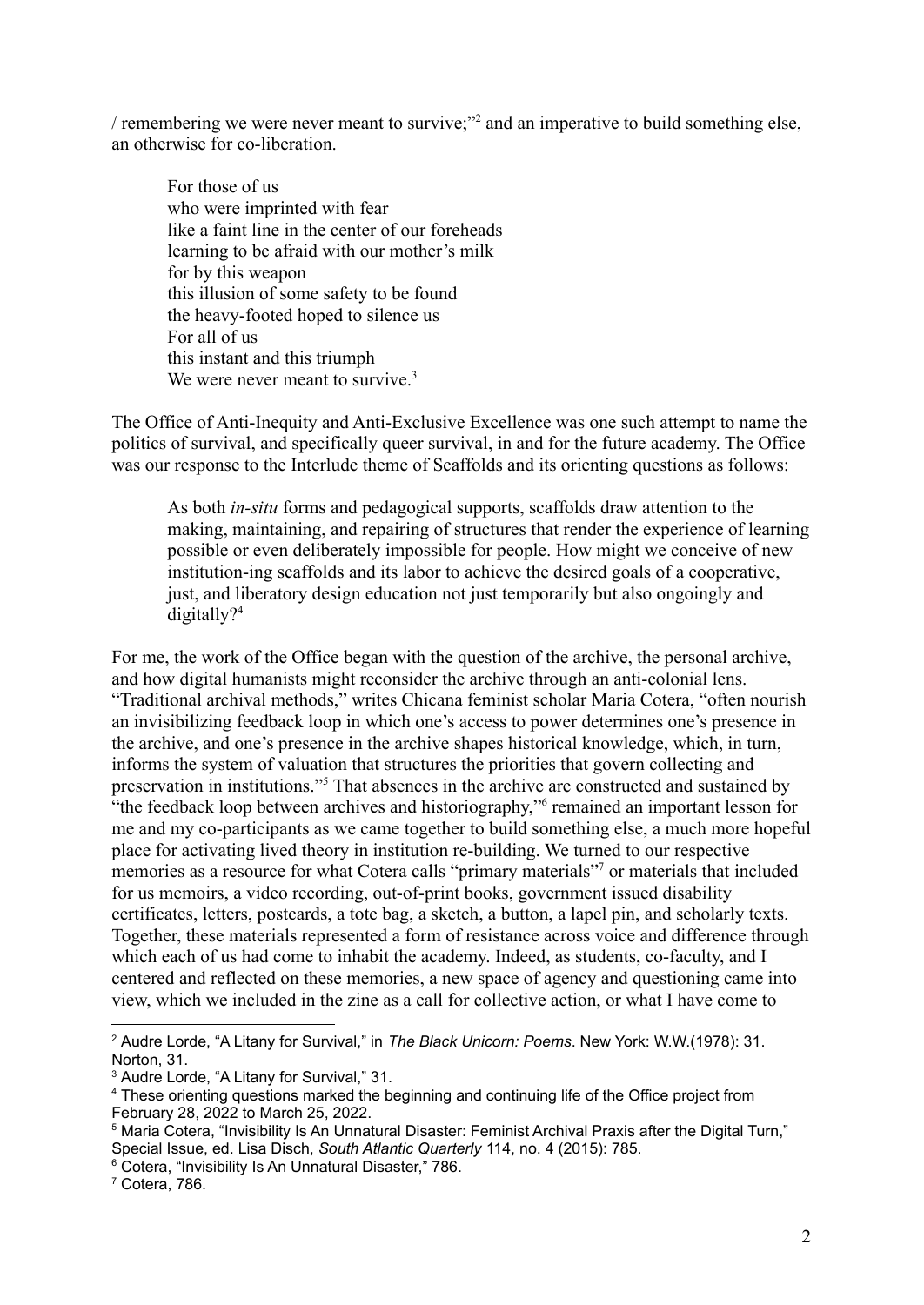recognize as a praxis of survival.<sup>8</sup> The digital and hybrid nature of this project enabled us to mobilize lived knowledges across student, staff, and faculty positions at the university or "to imagine," in Cotera's words, "a 'porous' site of exchange in which scholars, practitioners, students, and community members could come together to form new knowledges and new ways of seeing the world,"<sup>9</sup> and to that I add, even building a new academy.

One of my two archival metadata, the image on the right in this slide, included a set of annotations and reflections on Audre Lorde's "The Master's Tools Will Never Dismantle The Master's House."<sup>10</sup> A self-described "Black, lesbian, mother, warrior, poet," Lorde's poems and writings on Black queer feminism have "traveled with me through academic programs, institutions, cultures, and some of the most intimate spaces along that spectrum—my connections to people and collectives–in the last 15 years."<sup>11</sup> Her critique of "the master's tools" in the potential project of emancipation, and why "the master's tools will never dismantle the master's house" is one of the most powerful reminders of how we might come together to establish an explicitly anti-oppression relationship with those tools; a relationship that may also help to constitute and mobilize analytical descriptions of self in and as theory for achieving the desired progressive change. This particular object, a piece of text, and an example of Lorde's life-writing was useful for our discussions at hand because it allowed me to critique mainstream institutional techniques of affirming gender and sexuality in feel-good speech and visual form, which can themselves be the tools and simulacra of the master, and to better organize ourselves around structural questions of queer survival within and in relation to the institution.

In closing, as we come together to frame an actionable otherwise of building co-liberatory worlds around queer survival, I invite you to hold on to the material discussed in this presentation and reflect on questions that also came up at various points of my collaborative project:

What does institutional change with affirmative action feel and look like? Where and how do "I" fit into this process of change-making? At what scale might this change be registered? What are the institutional defaults that mark both structures and boundaries of oppression? And what kind of toolkit might we produce in the end that's not just an exhibition of works, but also an actionable compendium of texts, contributions, annotations, and materials produced by us and for us to travel with and to continue to connect around and make dents into those very structures that we are complicit in and those that we continue to challenge as educators, researchers, and designers?<sup>12</sup>

<sup>9</sup> Cotera, 789. <sup>8</sup> Kush Patel, "Queer Disclosures, Queer Refusals: Notes on Survival Praxis in Architecture and Academia," in *Gender and Academic Leadership in Architecture in India Proceedings*, edited by Kush Patel and Soumini Raja (Calicut: Avani Institute of Design, March 2021): 119.

<sup>&</sup>lt;sup>10</sup> Audre Lorde, "Master's Tools Will Never Dismantle The Master's House," Comments at "The Personal and the Political" Panel, Second Sex Conference, October 29, 1979 cited and included in *Sister Outsider: Essays and Speeches* (2007 edition): 112.

<sup>&</sup>lt;sup>11</sup> Kush Patel, "Queer Disclosures," 119.

<sup>&</sup>lt;sup>12</sup> Discussion questions at the "The Office of Anti-Inequity and Anti-Exclusive Excellence" Scaffolds project for *Inhabiting Learning: Under Construction Interlude*, Bengaluru: Srishti Manipal Institute of Art, Design, and Technology, Manipal Academy of Higher Education, March 1, 2022.